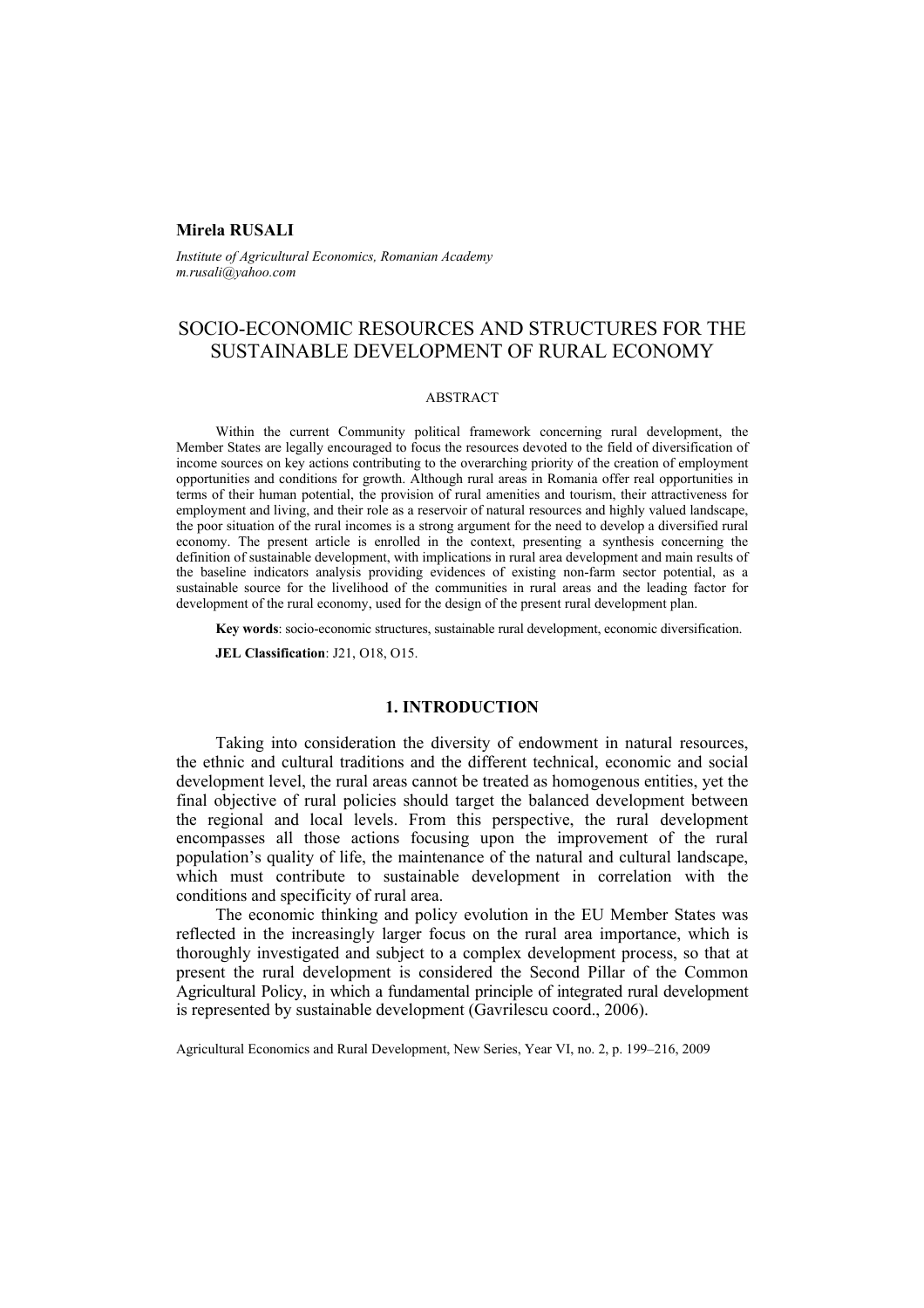Mirela Rusali 2 200

The true dimension and value of rural area is given by its basic functions: economic, socio-cultural and ecological. As a result, the focus laid upon rural development and interconditionality between economy and environment has grown in importance for the policy analysts and policy makers throughout the world, who investigated the rural development concept from three main points of view (Rusali, 2002). Hence, rural development means a reconciliation of these concepts and making them operable in the conditions of a balanced consideration of the three elements. The interfaces between the three approaches are equally important: the economic and social elements are interacting in order to generate (income distribution) equity and orientation towards poverty alleviation; the economy-environment interface generated new ideas on the evaluation and internationalization of the environmental impact; and the link between the social and environmental issues led to a renewed interest in certain directions, as intergenerational equity (the rights of future generations), the population participation to the development of communities and occupational diversification into non-farm activities, as a factor promoting socio-economic growth.

### **2. CONCEPTUAL EVOLUTION STAGE**

In the contemporary thinking, the sustainable development, from the conceptual point of view, has been a largely debated topic, some of these ideas being presented in Box 1.

### Box 1

In a retrospective look on the world economic thinking, the sustainability and sustainable development concepts were advanced in early "70s during the debates on the theme of the '*Limits of*  growth<sup>31</sup>. At that moment it was considered that the economic growth will inevitably lead to a severe degradation of the environment and to the collapse of the society. By the end on the '70s the scientists found an apparent solution to this problem, namely by the need to conceive the economic development as a sustainable development that takes into consideration its fundamental dependence upon the natural environment.

D. Pirages from the Institute for World Order defined the sustainable development as the economic growth that can be supported by the physical and social environment in a predictable future<sup>2</sup>. He considered that "an ideal sustainable society could be that where all the energies would derive from the solar energy and all the non-renewable resources could be recycled".

In 1979, J.C. Coomer raised the issue of *sustainable society*, as that society living by the selfperpetuation of its environment limits<sup>3</sup>. This society is not a society that stagnates. It is rather a society that recognizes the growth limits and searches for alternative economic growth modalities.

The sustainable development continued to develop and to represent an ample topic for the modern analysts and economists in the 1980s, who considered that the economic development based upon industrialization erodes the natural capital on which future development depends.

 $\overline{\phantom{a}}$ <sup>1</sup> Meadows *et al.*, 1972; Cole *et al.*, 1973 "Limits of Growth"

<sup>&</sup>lt;sup>2</sup> Pirages, D. "The Sustainable Society- Implications for Limited Growth", Praeger, New York, 1977.

<sup>&</sup>lt;sup>3</sup> Coomer, James C. "Quest for a Sustainable Society" Pergamon Press, New York, 1979.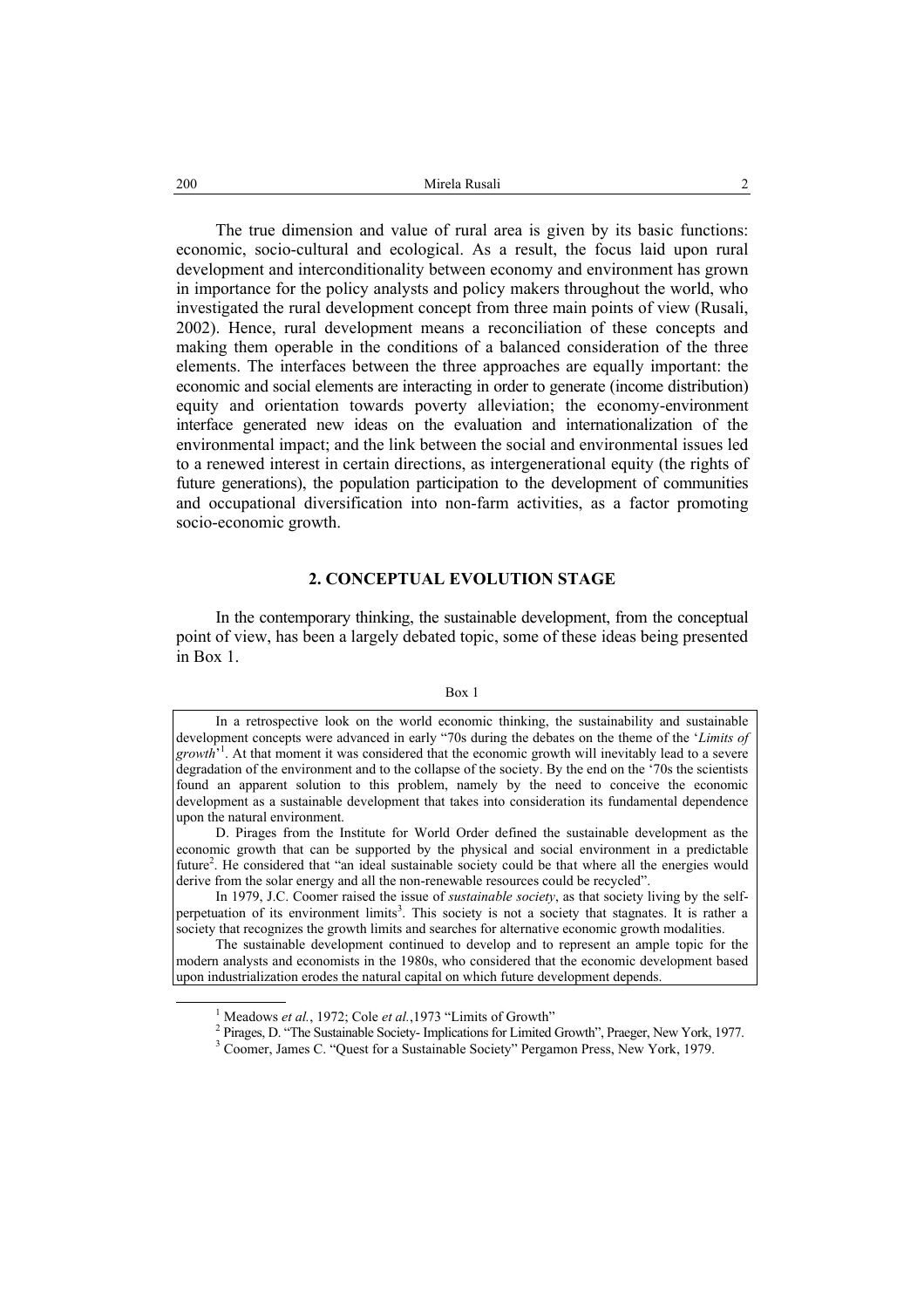The recognition of the fact that a healthy environment is essential for a sustainable development and a healthy economy determined the need to consider the sustainable development as a purpose of economic development policies. The initial moment when the environment and development problem were put together in a single concept of sustainable development was marked by the publication of the World Conservation Strategy that was endorsed by the leaders throughout the world<sup>4</sup>.

In 1980, Robert Allen<sup>5</sup> advanced the sustainability issue in the following way: the sustainable use is quite a simple idea, we should use the species and ecosystems at the levels and in such ways that enable their own renewal for any practical purpose. For a subsistence society, the sustainable use of most, if not all the vital resources, is essential. The higher the diversity and flexibility of the economy, the lower the need to use certain resources in a sustainable way. The sustainable development is the development that satisfies the human needs on long term and improves the quality of life.

The sustainable development concept was imposed in the international thinking in 1987 by the World Commission for Environment and Development report that promoted the idea of sustainable development defined as: *the development that ensures the present needs, without compromising the*  possibility of future generations to cover their own needs<sup>6</sup>.

The World Bank also approaches the sustainable development by the assertion that the commitment to economic growth, poverty eradication and a sound environmental management represent common, hence compatible objectives<sup>7</sup>. The economist O'Riordan provides the sustainability concept with a larger connotation, by including ethical norms from the field of mankind survival, of the rights of future generations and institutions in charge, while specifying that these rights are fully taken into consideration within the policies and actions' .

This aspect is also supported by the economist D.W. Pearce<sup>9</sup>. Referring to the sustainability criterion, the economist defines it as a positive concept that targets the optimization between the sustainable development rates and a desired objective in the conditions in which equal access to the basic resources is obtained for each generation. Under these terms, the sustainability can argue the use of resources on very long, theoretically infinite periods of time.

In a paper on the sustainable development and the cost/benefit analysis, the authors conceive the sustainable development as a vector of desired social objectives, with the following elements<sup>10</sup>: increase of real income per capita; improvement of the nutritional and health condition; education development; access to resources; a more equitable distribution of income; increase in basic liberties.

In 1986, within the Institute for World Resources, the economist Repetto already grasped the sustainability essence as being the concept in which the political decisions must not hinder the maintenance or improvement of the future living standards. This implies the need for the economic systems to be managed in such a way so that to obtain maximum benefits at present without diminishing the future consumption perspectives.

The executive director of the United Nations Environment Program<sup>11</sup> stated that the sustainable development concept targets the following: the safe development, while taking into consideration the natural resources restrictions; efficient harmonized development, without degrading the natural environment and without a decline in productivity; the human resources through health control, safety

 $<sup>5</sup>$  Allen, Robert, "How to save the world", Barnes and Noble Books, New Jersey, 1980.</sup>

World Bank, "Environment, growth and development", 1987.

 O'Riordan, T. "Sustainable Environmental Management: Principles and Practice", Belhaven Press, London, 1988.

<sup>9</sup> Pearce, David W. "Optimal prices for sustainable development" In Collard, D., Pearce, D. and Ulph, D. 1987; "Economics, Growth and Sustainable Development". St.Martin's Press, New York 1988.

10<br>
<sup>10</sup> Pearce, D., Barbier, E and Markandya, A. "Sustainable development and cost benefit analysis".<br>
London, Environmental Economics Centre Paper 88–03, 1988.

 $<sup>1</sup>$  Tolba, Mostafa K. "Sustainable Development-Constraints and Opportunities". Butterworths</sup> London, 1987.

 $\overline{4}$ <sup>4</sup> International Union for the Conservation of Nature and Natural Resources (IUCN) Gland Switzerland 1980.

<sup>&</sup>lt;sup>6</sup> WCED, 1987, "Brundtland Report".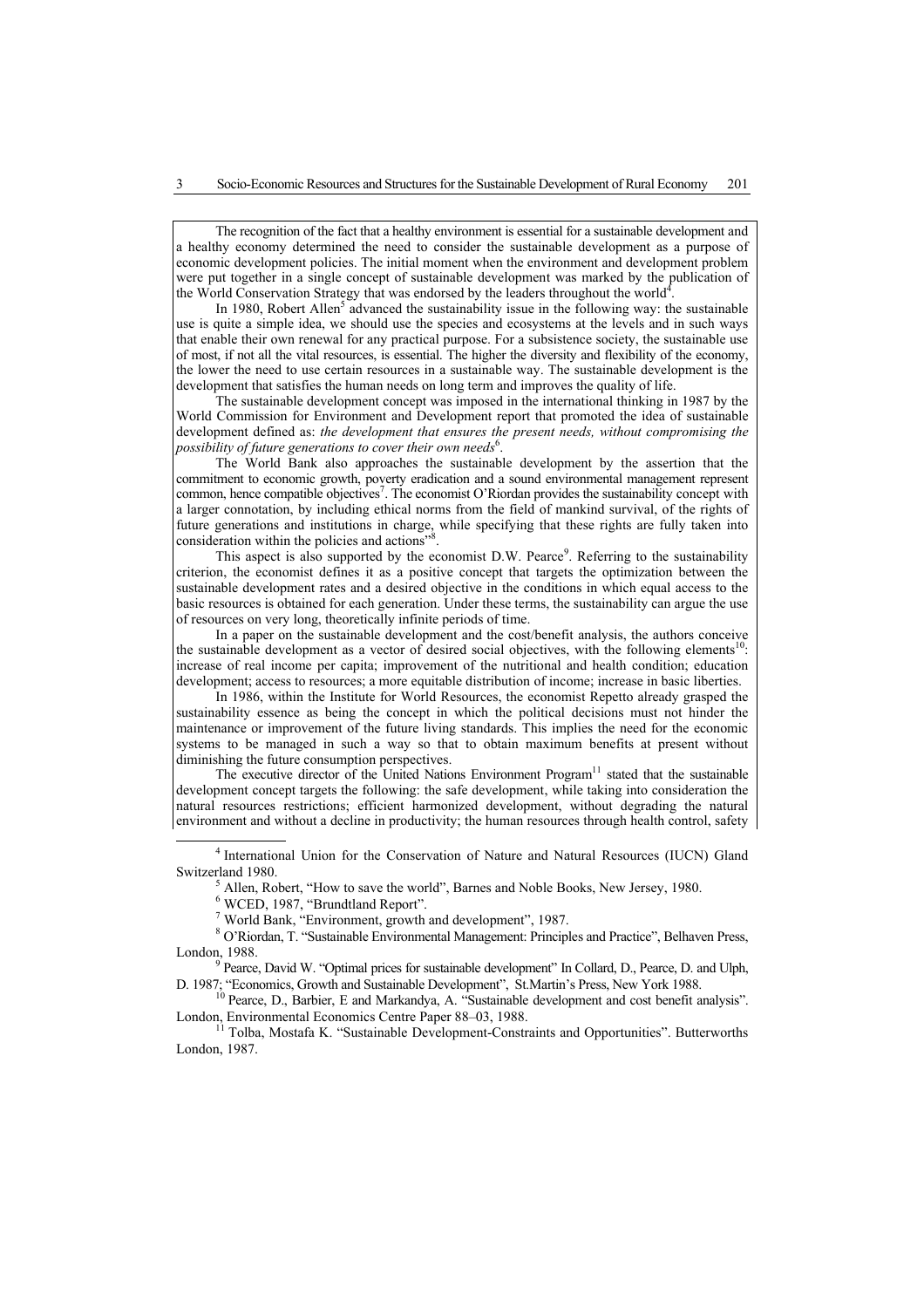of foodstuffs, water and dwellings; adequate, non-polluting production technologies; aid for the very poor people, so as to prevent the vital option to destroy the environment for survival purposes.

In FAO vision, an extension of the essential ecological aspects is made, paying equal importance to the agronomic, economic and social factors<sup>12</sup>. In context, the FAO experts consider that the sustainable development also presupposes the utilization and protection of natural resources and the orientation of technical and institutional exchanges so as to meet the present and future generations' needs. This consists in the optimization of resources utilization, environmental management and obtaining stable yields, a correlation that harmonizes the demographic policy with the changing productive potential of the ecosystem.

In time, the *sustainability* principle was largely debated, but few attempts have been made to transpose this concept into an analytical framework that could be used in the development of "sustainable" economic policies. In his work "Sustainable Development Concepts" that makes a synthesis of the sustainable development concept, an economic growth and human activity model is proposed that includes, together with environmental considerations, the principle of allocation and progressive utilization of resources so as to reach rational development<sup>13</sup>. In this vision, the sustainable development consists in using the renewable resources in those amounts that overall should not affect their renewal possibility, not exceeding the environment capacity to assimilate the waste either.

The successful efforts in imposing the sustainable development as global strategic alternative for the next century were materialized by the sustainable development institutionalization at the Rio de Janeiro Conference of June 1992 through an international agreement expressed by the 'Rio Declaration on Environment and Development' and Agenda 21.

In Romania, the concept of agriculture sustainable development was taken over by the agrarian economists and developed under the research programs and projects, placing it among the permanent objectives of the agrarian policy in the national economy development strategy.

In an exhaustive definition, it is considered that *sustainable agriculture development through the market forces should be able to produce economic surplus for its own development and for the overall society development, be efficiently integrated into the market economy mechanisms, develop in harmony with the environment, ensure farmer incomes comparable to those of the other socio-economic categories and contribute to raising the living standard for the entire population*<sup>14</sup>.

In essence, the sustainable development, both of agriculture and of the rural area or national economy, has as main axis the equilibrium between man and nature; in other words, between the man who needs food, clothes, footwear, shelter, travelling means, etc. in order to live and nature, which ensures many necessities that man uses directly, under their natural form, or indirectly, after transforming them. The man-nature equilibrium is not a fixed ratio; it always changes, but in any change, as Professor N. Belli<sup>15</sup> also considers  $-$  it should be reproduced and maintained as such. Therefore, any sustainable development is justified as such if it reproduces

<sup>&</sup>lt;sup>12</sup> FAO, Development durable et environment, Roma, 1992.<br><sup>13</sup> Pezzey, J. (1992).

<sup>&</sup>lt;sup>14</sup> D. Dumitru, M. Popescu, N. Belli și F. Toderoiu, "Dezvoltarea agriculturii durabile prin forțele pieței", CIDE 1995.

 $^5$ N. Belli. "Proprietatea în teoria și practica economică. Abordări conceptuale. CIDE 1994.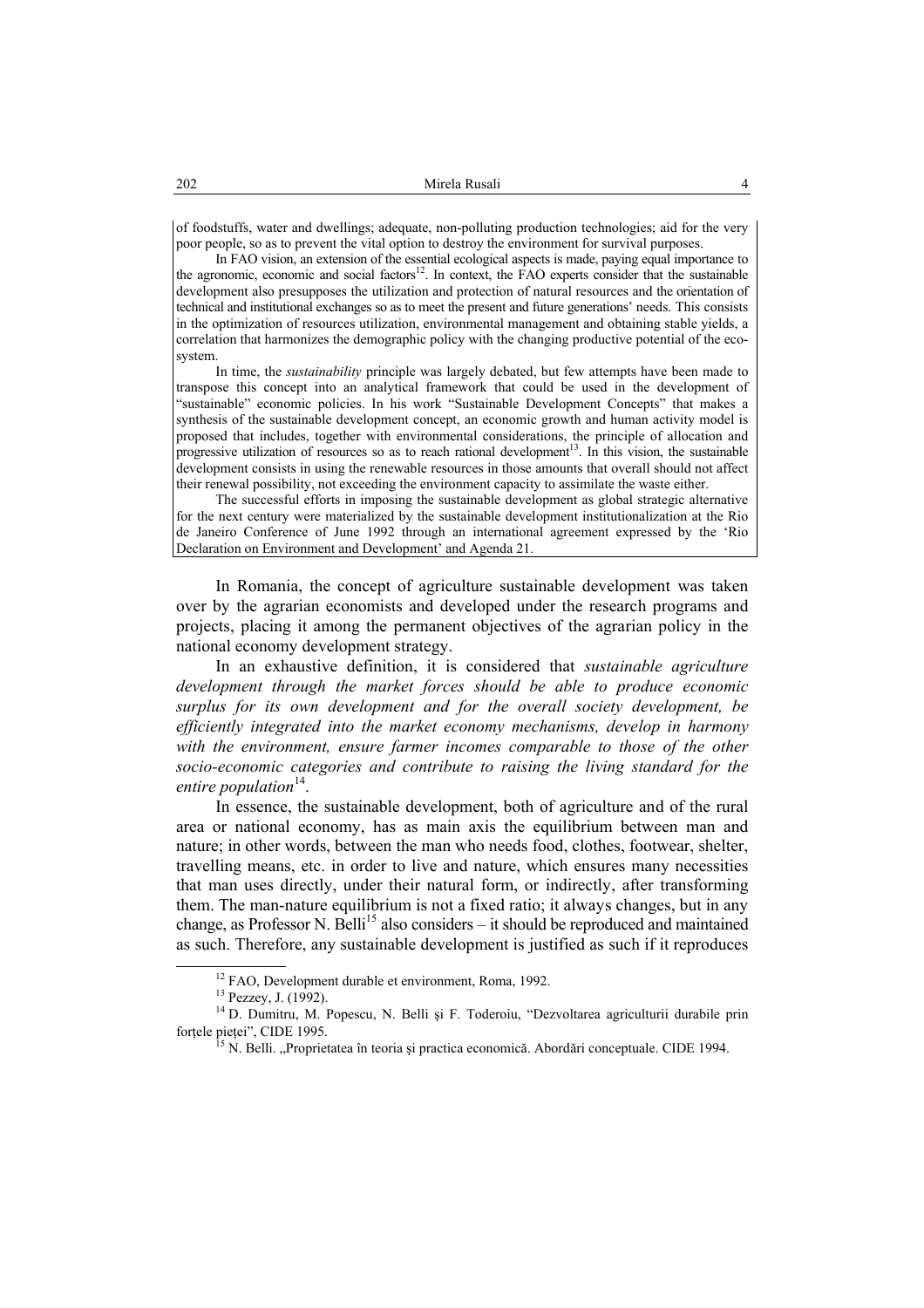the equilibrium of the changing man-nature ratio. Professor N. Belli also considers that *our country needs its own concept, with specific national roots and trajectories, stemming from our historical matrix and from the useful lessons learnt from the experience of other countries with market economies*, proposing the concept of *sustainable human development of rural areas*16.

It can be mentioned that the great variety of the definitions given to the sustainable development concept in time implies economic, social, political and ecological factors, with a relatively high convergence level; these factors impose different analysis criteria and the need to combine them in the reconsideration of the development strategies from the perspective of simultaneous satisfaction of the ecological requirements by the socio-economic requirements, through an adequate allocation of the ownership rights and by a correct price establishment. From the rural area perspective, the design of development strategies and policies must have the sustainable development as a key-component, which presupposes complying with the following requirements:

• the sustainable development of agriculture – main component of rural area and diversification of economic activities, of those related to agriculture inclusively;

• economic growth in correlation with the reasonable use of resources and focusing upon the quality aspect;

• poverty alleviation by satisfying the basic needs related to jobs, food, energy, dwelling and health;

• demographic acceptability (population increase in number and the increase of the demand of subsistence goods creates pressure upon the stocks of renewable resources, resulting in the intensification of the demand for non-renewable resources);

• ownership right establishment, public property and facilitation of access to resources;

• protection and increase of natural resources, reorienting the technologies and risk control in their use;

• democratization of decisions on the environment and economy.

# **3. MATERIAL AND METHOD**

The informative materials comprise reference scientific studies from the international specialty literature, documents and reports of different research projects (e.g. FAO, 2003; projects funded by the Ministry of Education and Research<sup>17</sup> in

 $16$  N. Belli "Dezvoltare umană durabilă a comunităților rurale", in "România și Rep. Moldova: agricultura și ruralul în perioada de tranziție", Coord. O. Bădina, Ed. D. Gusti 1996.<br><sup>17</sup> CEEX-05-D8-34/2005, Dezvoltarea durabilă a României în context european și mondial;

CEEX-56, Modelarea răspunsului exploataţiilor agricole la integrarea principiilor economice cu cele de mediu prin managementul durabil al resurselor de sol. CNCSIS, Modele şi metode complexe de cercetare în dezvoltarea rurală durabilă a României*.*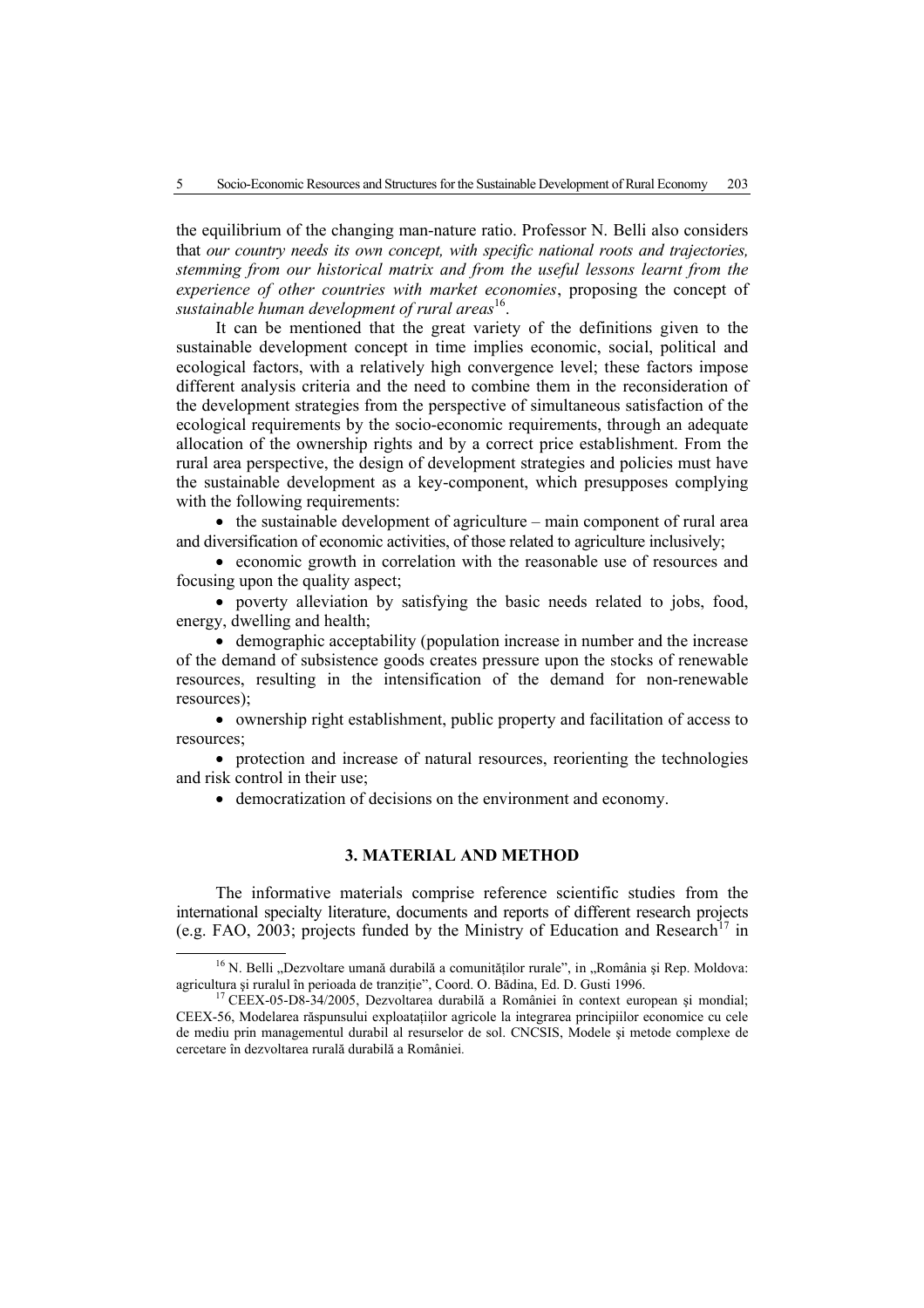the period 2006–2008), own research works inclusively, statistical data and information: Ministry of Agriculture, Forestry and Rural Development (MAFRD), National Institute for Statistics (NIS), EUROSTAT etc. The methodological instruments used the analysis and synthesis of the information collected during the inventory regarding the conceptual definition of sustainable development and integration into rural development, as well as of the data and information on the non-farm component of rural economy, with development promoting role, including the determinants of activity diversification, economic potential to generate non-farm rural activities and human potential size for rural economy development.

# **4. RESULTS AND DISCUSSIONS**

### **4.1. Determinants of rural activities diversification**

In recent years there has been an increasingly greater focus on rural development, as well as the recognition of the fact that rural economy is not confined to agriculture; it rather encompasses the entire rural area, its population, economic activities, infrastructure and natural resources.

The non-farm rural economy features great heterogeneity, the rural means of living being capable of deriving from different income sources, agricultural and non-agricultural, including small and medium activities and commercial activities.

The non-farm rural economy can be defined as the set of activities associated to wage and salary employment or self-employment comprising income-generating activities located in the rural areas, except for agriculture. Industrial activities can be established (e.g. agro-processing) as well as small business, entrepreneurial activities, adaptive activities that make it possible to shift from production to trade in certain special cases (drought, for example), securizing activities (e.g. non-farm employment or the sale of goods from household, as immediate response to shocks), which can be part of a survival strategy, as reaction to the shock of the lack of living means. The definition has an economic substantiation (employment and selfemployment), as well as an institutional substantiation, including the social infrastructure, besides the physical infrastructure (roads, schools, hospitals, etc.) as integrating parts and essential support for the sustainable development of rural economy.

Agriculture generally has an important role in providing incomes to the rural population. Hence, the agricultural sector is the key to the development of a vigorous non-farm sector, the links in the consumption sphere being usually stronger than the direct links to agriculture, having in view that the agricultural incomes are in the first place spent for consumer goods and in the second place for supplying inputs or processing. The population density, the physical infrastructure, the education and the access to financial services are basic elements of rural economy development.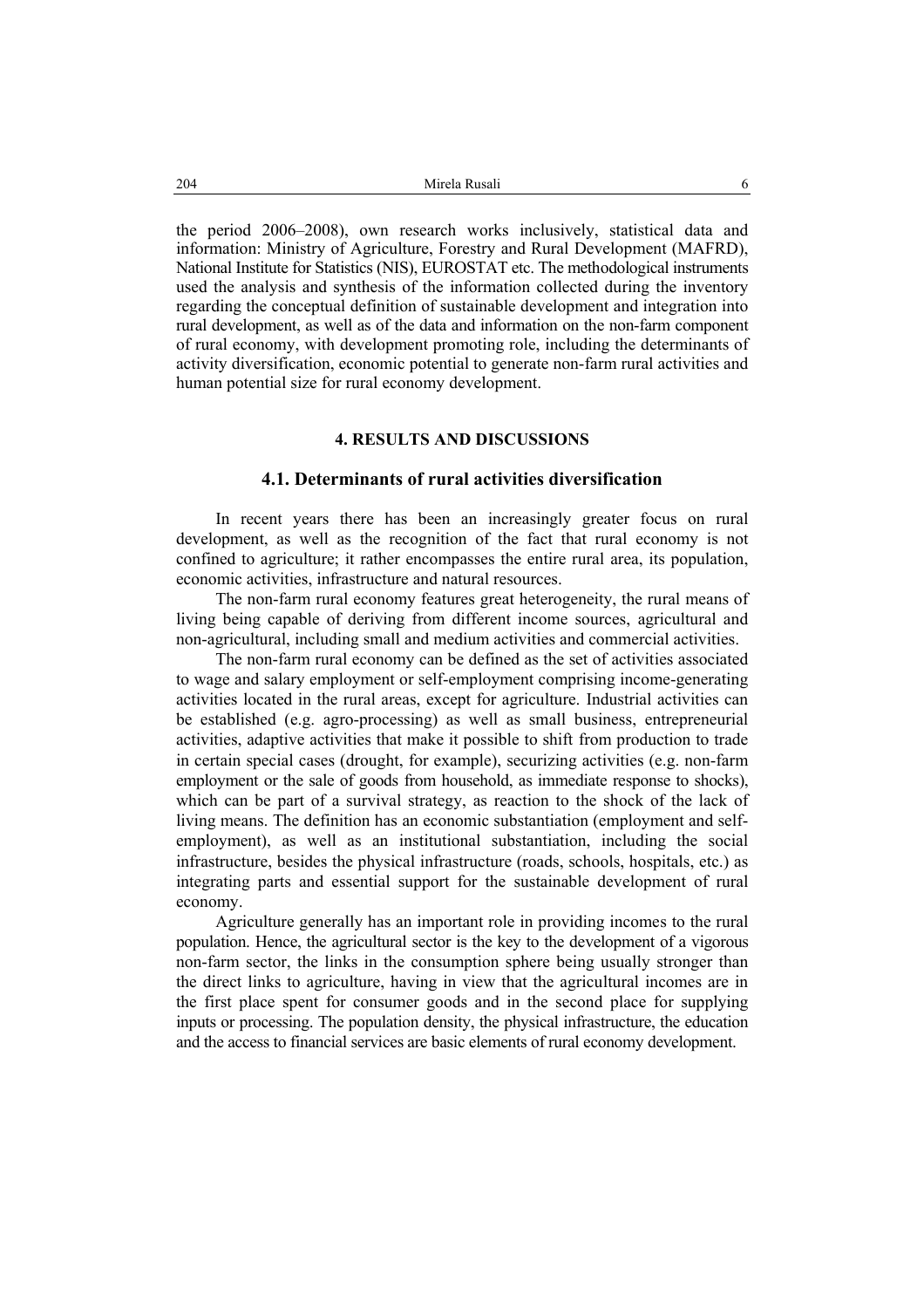In rural economy, the agricultural and non-agricultural sectors are interconnected by the following two types of links at the farm and non-farm production level:

 $\triangleright$  upstream agriculture connections are stimulated by the agricultural sector growth, determining an increase of the non-farm sector activities for producing inputs and services necessary for the agricultural sector;

 $\triangleright$  downstream agriculture connections appear when the non-farm sector is determined to invest in the capacity to produce agro-processing and distribution services, using the agricultural products as inputs.

When larger incomes are obtained from the non-farm activities compared to the agricultural activities, indicating a risk related to the agricultural incomes, *the triggering factors* are acting, with destressing effect of the pressures made explicit by the indicators. (Table 1).

| <i>Triggering factors</i>                               | <i>Mobilizing factors</i>                        |
|---------------------------------------------------------|--------------------------------------------------|
| High population level                                   | Larger incomes from non-farm activities          |
| Deacreasing availability of arable area and of          | Higher level of investments recovery in the non- |
| access to fertile land                                  | farm sector                                      |
| Lower agriculture productivity                          | Lower risk of non-farm activities compared to    |
|                                                         | the agricultural activities                      |
| Low agricultural incomes                                | Generation of necessary cash to meet household   |
| Lack of access to agricultural input markets            | objectives                                       |
| Decrease of the natural resources base                  | Economic opportunities, associated to social     |
| Natural disasters and temporary social shocks           | advantages provided by the urban centers and     |
| Absence or lack of access to rural financial<br>markets | by those from outside the region or country      |
|                                                         | Attractiveness of the urban life style, mainly   |
|                                                         | concernig younger people                         |

|--|--|

Triggering ('*push*') / mobilizing ('*pull*') factors of rural activity diversification

*Source:* Davis, J 2006. Rural non-farm livelihoods in transition economies: emerging issues and policies. FAO Agricultural and Development Economics Division, Vol. 3, No. 2, 2006, pp. 180–224.

On the other hand, when the agricultural production is insufficient or inadequate and the opportunities to cover the consumption needs, by credits and production insurance, are absent, or when the input markets are absent or in decline and the households need liquidities for paying the agricultural inputs, the *mobilizing factors* are acting, as a response to demand.

The identification of these factors, though not simple, can be useful to the political decision-makers so as to differentiate between the different political responses that they must provide. Thus, the former can impose social assistance measures and intervention policies so as to counteract the short-term negative effects that sometimes accompany this type of diversification – for example the fast urbanization resulted in a huge pressure upon the urban centers, negative ecological impacts, etc. In the situation when the *mobilizing factors* are those that manage the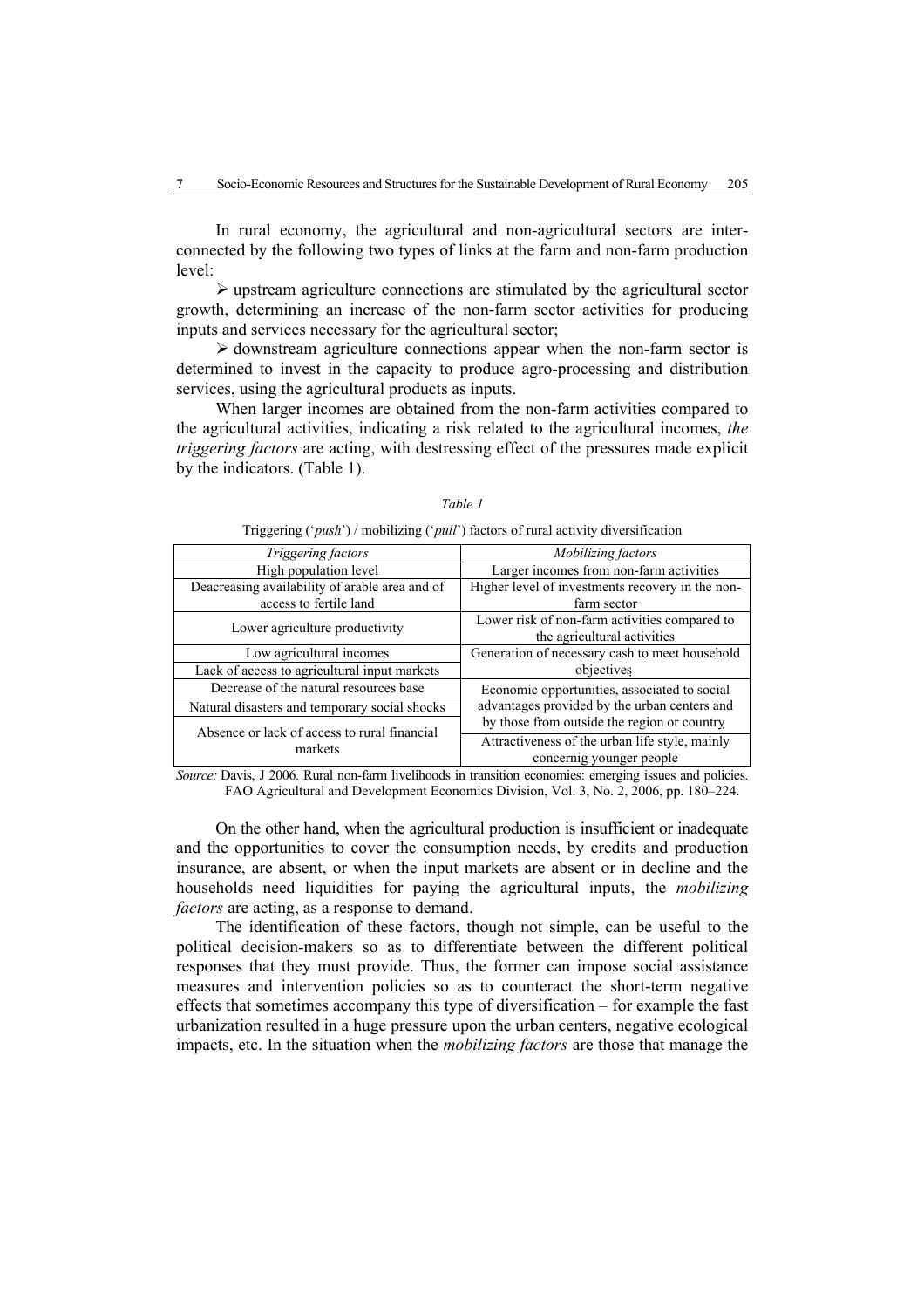diversification process, it is necessary for the political measures to provide an adequate environment for supporting the non-farm activities and the sustainable living means.

A signal of going through an advanced stage of economic development, mainly in the poor rural areas, will be given by the households that will make a positive choice for obtaining benefits from the non-farm economy, taking into consideration the income differences between the agricultural and non-farm sector and the risk level of each employment type.

A reversed self-regulating process can be also envisaged, where the increase of incomes and of opportunities in agriculture will reduce the non-farm labour force, although this is often a dynamic inter-regional migration process.

The rural–urban links facilitate the access on the market and the transfer of financial means and skilled labour. The political objectives and the direct interventions for strengthening the non-farm rural sector can be classified into the following categories: (i) promoting overall growth; (ii) specific sectoral approaches; (iii) poverty targeting; (iv) other connections with indirect impact upon the sector.

### **4.2. Economic potential for generating non-farm rural activities**

The Romanian rural area has a significant economic growth potential and it also has a crucial social role. The rural areas cover 87.1% of the country's territory and total 9.7 million people, accounting for 45% of the country's population (NIS, 2007). The mountain area represents a valuable economic potential, characterized by a mixed rural economy: agriculture based on animal husbandry and fruit farming; timber exploitation and processing; industrial or artisanal micro-enterprises; rural tourism and mountain tourism, etc. The forestry potential provides multiple opportunities for the rural economy in timber exploitation and commercial use of non-wood forestry products. The products obtained in the mountain areas, the organic products in particular, the game resources, as well as the special attractiveness of the natural landscape represent elements that determine the significant development potential for rural and ecologic tourism (FAO, 2003).

However, in the rural population, there are great population density disparities between regions and counties, mainly determined by relief variety, as well as by the effect of the socio-economic and historical policies. The most populated rural areas are found in the north-eastern part of the country, where the birth rate is high, and in the southern regions, which were highly industrialized in the communist period; in the eastern and southern areas, the communes with a population density of 50–100 inhabitants /  $km^2$  prevail; in the western part the population density is below 50 inhabitants/ $km^2$  in most communes.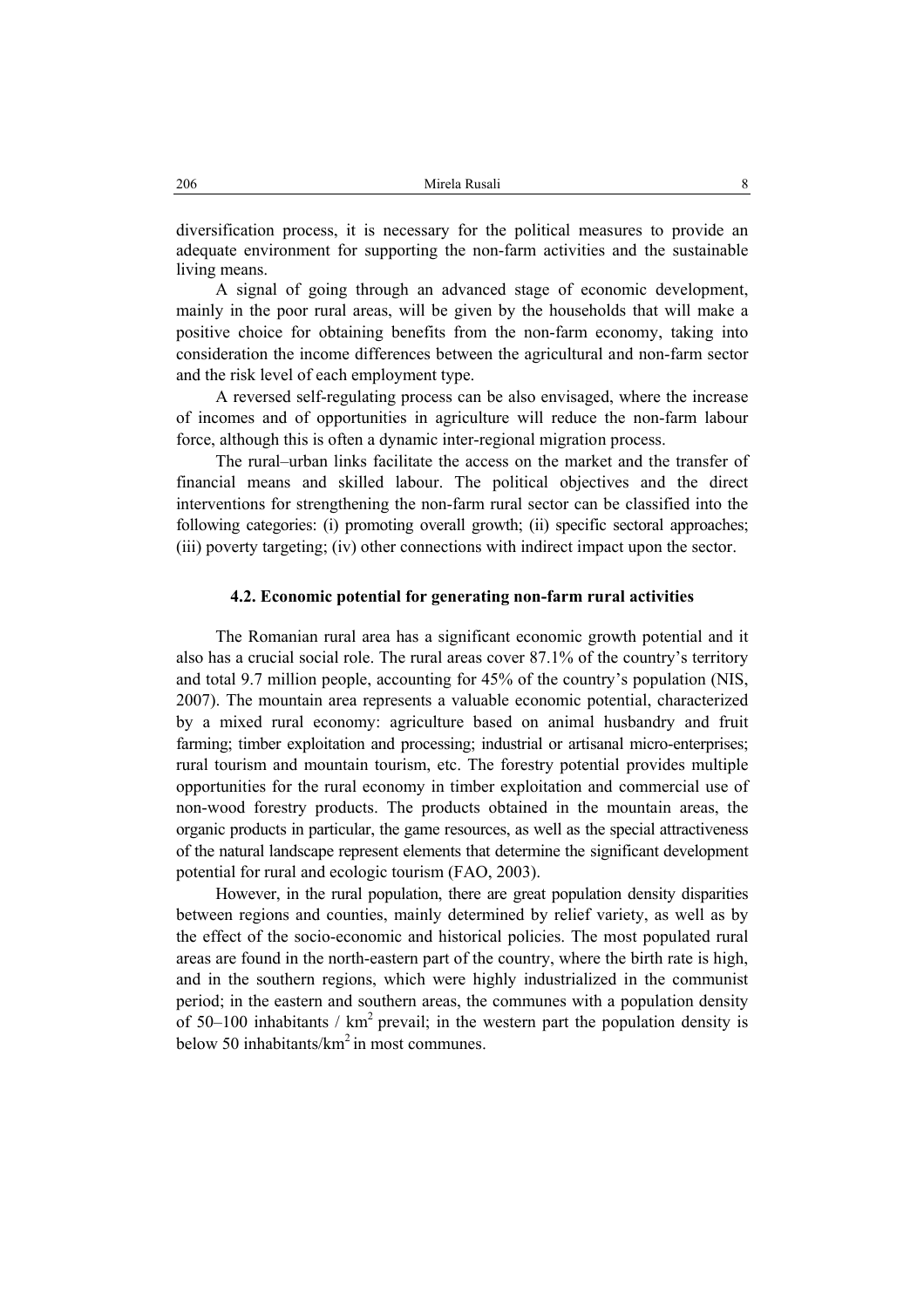Although Romania's population distribution in the territory features significant differences and many rural communities contribute to the economic growth only to a lesser extent, the rural localities maintain the traditional social structure and life style.

The primary sector is by tradition the main supplier of jobs in the country's economy. In the year 2005, 2.9 million people were working in agriculture, forestry and fisheries (by National Economy Activities Classification – CAEN), accounting for 32.2% of total employment, compared to 30.3% in industry and constructions and 37.5% in the sector of services (Graph 1).



*Source:* NIS, Statistical databases 1998–2006.



In spite of the fact that with the economic growth initiated in the year 2000, agriculture lost labour force in the favour of the secondary and tertiary sectors, at present, the most part of the rural population (64.2%) is working in agriculture, while 18.7% in the secondary sector and 17.1% in the tertiary sector.

The Romanian rural economy diversification towards the non-farm sectors is still poorly developed, although progress has been made in this direction in recent years. The insufficient statistical data on the rural area reveal that 20.2% of farmers are involved in non-farm activities generating incomes in the rural area, while 35.8% of the employed rural population is working in the non-farm sectors (secondary and tertiary sectors).

The Romanian agriculture contribution to GDP formation has always been significant. The gross value added (GVA) in agriculture represented 12.1% of GDP and 13.6% of total GVA in the year 2005 (NIS, 2006); in the year 2006, 91.2% of Romania's gross value added came from the non-farm sectors (Graph 2).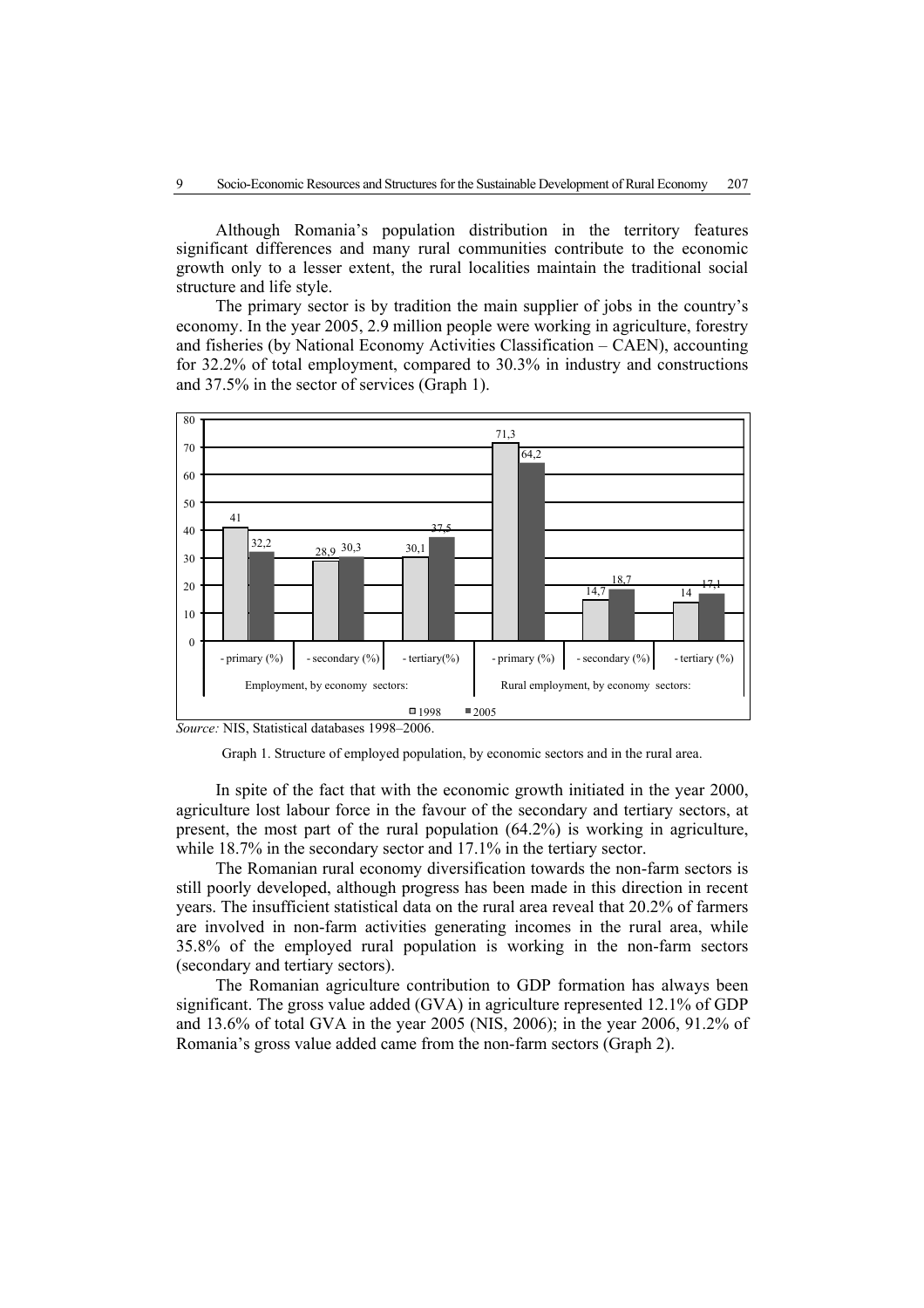| 208 | Mirela Rusali |  |
|-----|---------------|--|
|     |               |  |

Analyzing the GVA structure in Romania's economy, it results that the GVA share in the primary sector (agriculture, forestry, fisheries) has a fluctuating evolution, with a maximum level of 15% in 2001, down to 8.8% in 2006. At the same time, a lower decline was noticed in the secondary sector (industry, constructions), from 37% to 35.9% in 2006, while in the tertiary sector (commercial and social services) it has a general increasing trend, reaching 55.2% in 2006.



*Source:* NIS, Statistical databases 1998–2006.

Graph 2. Structure of Romanian economy, trend of economy sectors share in GVA.

The dependence of rural economy on agriculture results in lower incomes, taking into consideration the fact that 71% of the agricultural holdings in Romania have an economic size unit lesser than one, by the European standard (1 ESU=1200) Euro) for the agricultural holdings (NIS, 2005).

Graph 3 reveals that the value of self-consumption of agricultural products has a significant share in total incomes of the household, i.e. 18% on the average in the period 2004-2006, yet its tendency is to decrease. For farmers, this share was extremely high, averaging 45.3% in the period 2004-2006.

Per total households, the incomes from the agricultural production accounted for 3.6% of cash incomes in the year 2006. In the farmers' households, the agricultural incomes accounted for only 27.3% of the cash incomes in the same period, with an increasing trend in the period 2004–2006.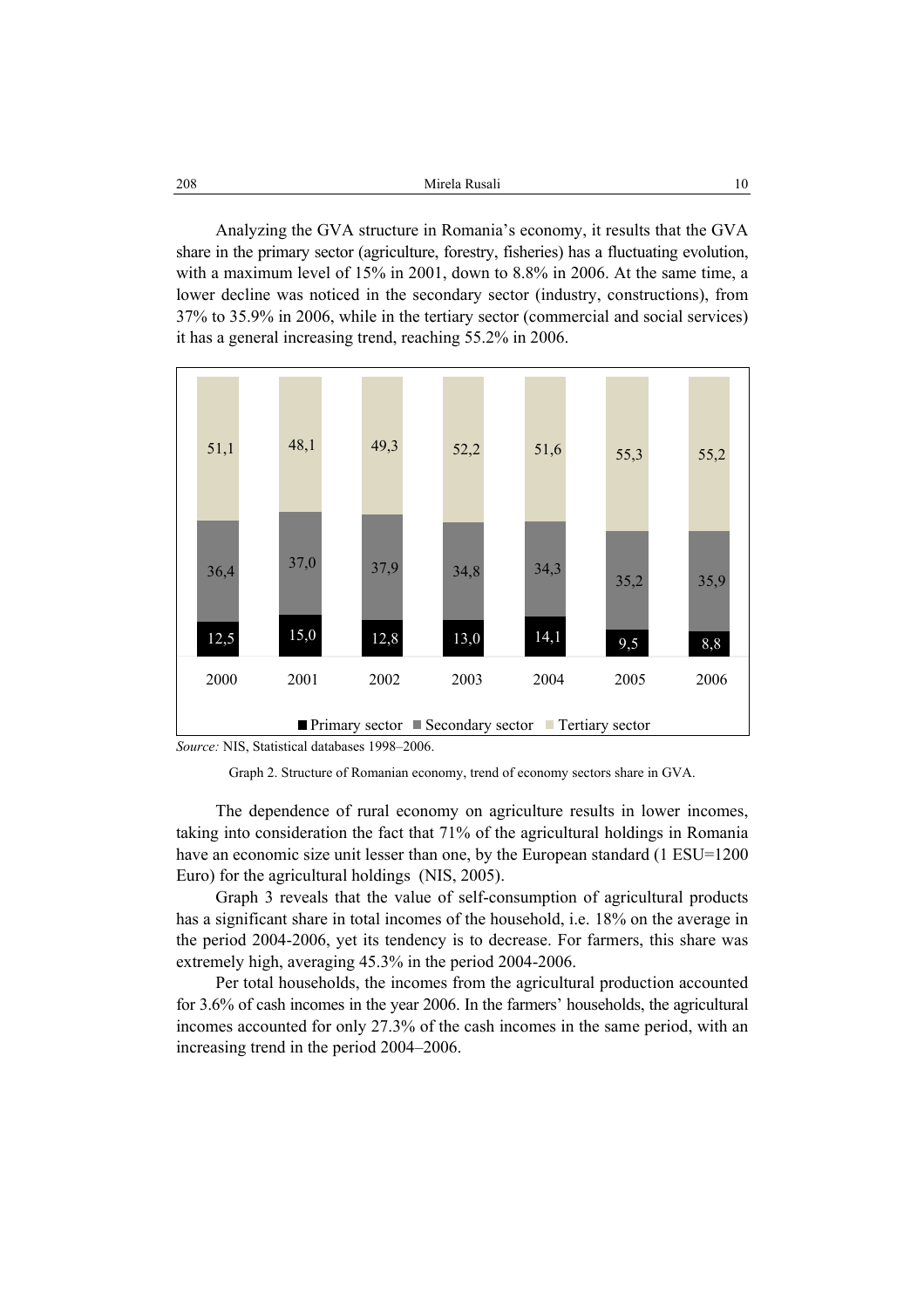From the official statistical data, the non-farm independent activities contribute to a less extent to the household incomes, in all categories of households, being maintained at 3% in the period 2004–2006. In the year 2006, the farmers and the unemployed obtained 3% and 2.5% respectively of their cash incomes from nonfarm independent activities.



*Source:* NIS, 2007; Romania's Statistical Yearbook.

Graph 3. Structure of incomes on households of farmers and employees.

There are disparities in the rural areas with regard to the incomes on farmers' households compared to those on the households of employees. In the rural areas, the average income/person/month is 95 euro, while in the urban areas it is 135 euro. The average income from non-farm independent activities is 4.1% at household level (12 euro/month of the net income (MAFRD, 2007).

The sector of services is a deficient and least developed sector in rural area.

Compared to the structure of employed population by activity sectors in Romania, in the year 2005, where the largest part of the labour force was employed in the tertiary sector, namely 37.5%, followed by the primary sector with 32.2% and the secondary sector with 30.3%, in the rural area the highest share of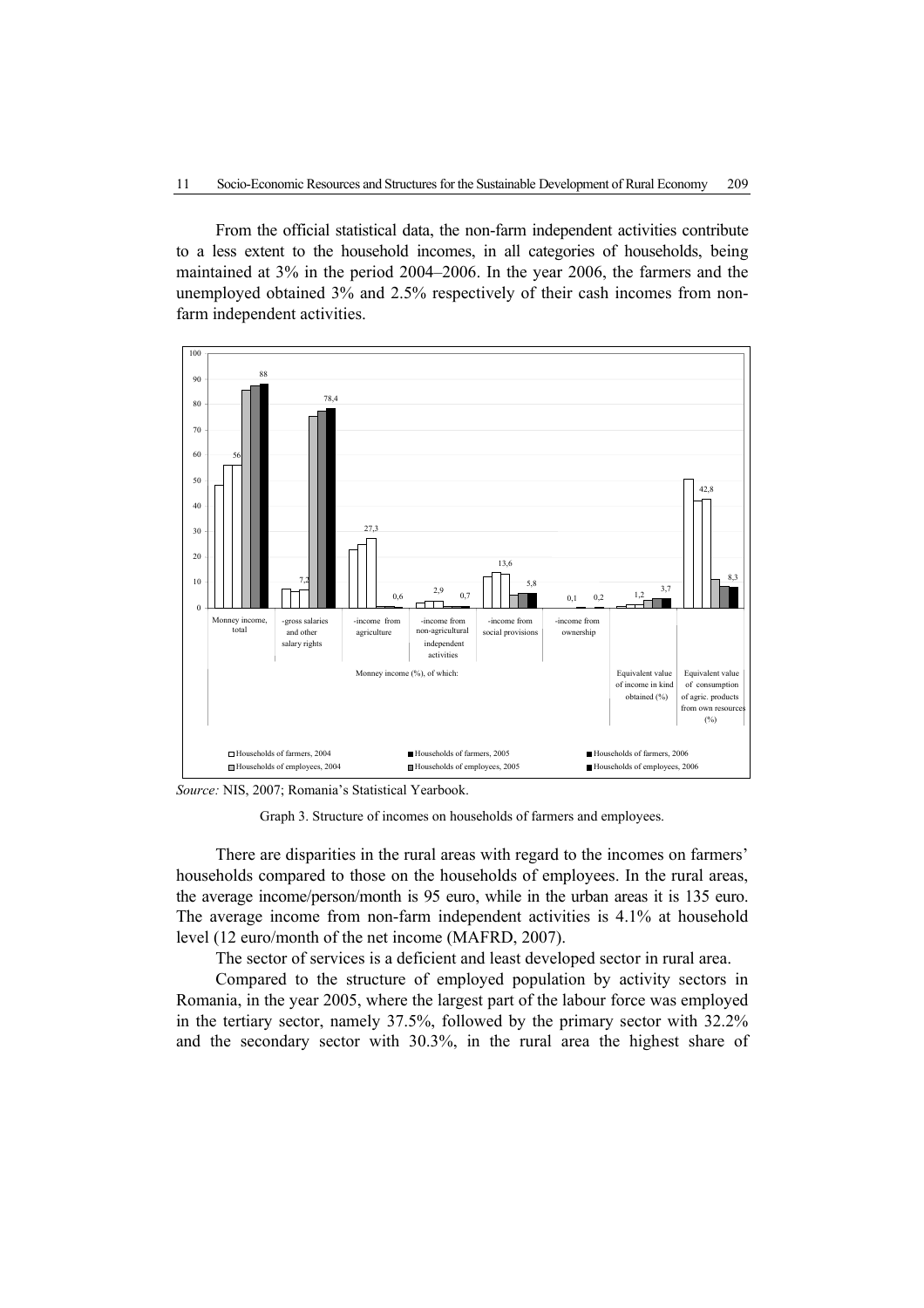employed population is in the primary sector, i.e. 64.2% (Table 2). In the year 2005, the services accounted for 17.1% in the rural area.

Structure of rural employment, by regions and economic sectors

| <b>Region/Economy</b><br>sector | <b>Primary sector</b><br>$(\%)$ | <b>Secondary sector</b><br>(%) | <b>Tertiary sector</b><br>$(\%)$ |
|---------------------------------|---------------------------------|--------------------------------|----------------------------------|
| North-East                      | 75.1                            | 11.9                           | 13.0                             |
|                                 |                                 |                                |                                  |
| South-East                      | 69.1                            | 15.1                           | 15.8                             |
| South                           | 58.5                            | 22.8                           | 18.7                             |
| South-West                      | 78.8                            | 10.9                           | 10.3                             |
| West                            | 50.4                            | 29.0                           | 20.6                             |
| North-West                      | 58.7                            | 21.9                           | 19.4                             |
| Center                          | 44.6                            | 30.8                           | 24.6                             |
| Bucharest-Ilfov                 | 15.6                            | 30.4                           | 54.0                             |

*Source:* NIS, 2007; Romania's Statistical Yearbook.

# **4.3. Human potential for rural economy development**

Although in rural Romania a decreasing trend was noticed in the employed population, in the year 2005 compared to 1998, a positive trend was noticed by economic sectors, i.e. a decrease in the agricultural sector, in favour of an increasing trend in the secondary and tertiary sectors, by 4% and 3% respectively. The rural population employed in non-farm activities in the year 2005 accounted for 24.5% of total employed population in non-farm activities, following a decreasing trend in the period 1998-2005, from 1626 people to 1523 people. This was due, on the one hand, to the restructuring of non-farm activities, and on the other hand, to a low development level of non-farm activities and to migration intensification.

By development regions, the highest employment rates in the secondary and tertiary sectors, i.e. 30.8% and 24.6% respectively in the primary sector were found in the regions Center, while the lowest rates were found in the region south-west, i.e. 10.9% and 10.3% respectively (Table 2).

A relevant indicator for the diversification of income sources and the development of non-farm activities is the number of self-employed workers. This category of self-employed people includes the employers, self-employed, unpaid family workers, members of agricultural associations or of non-farm cooperatives. In the year 2005, at national level, out of the 3226 thousand self-employed people, 2790 thousand were self-employed in the rural area (Graph 4).

Although by development regions there are disparities with regard to the share of self-employed, in the rural area a decreasing trend can be noticed in this respect, on the basis of the increase in the number of self-employed in the regions North-West and Center.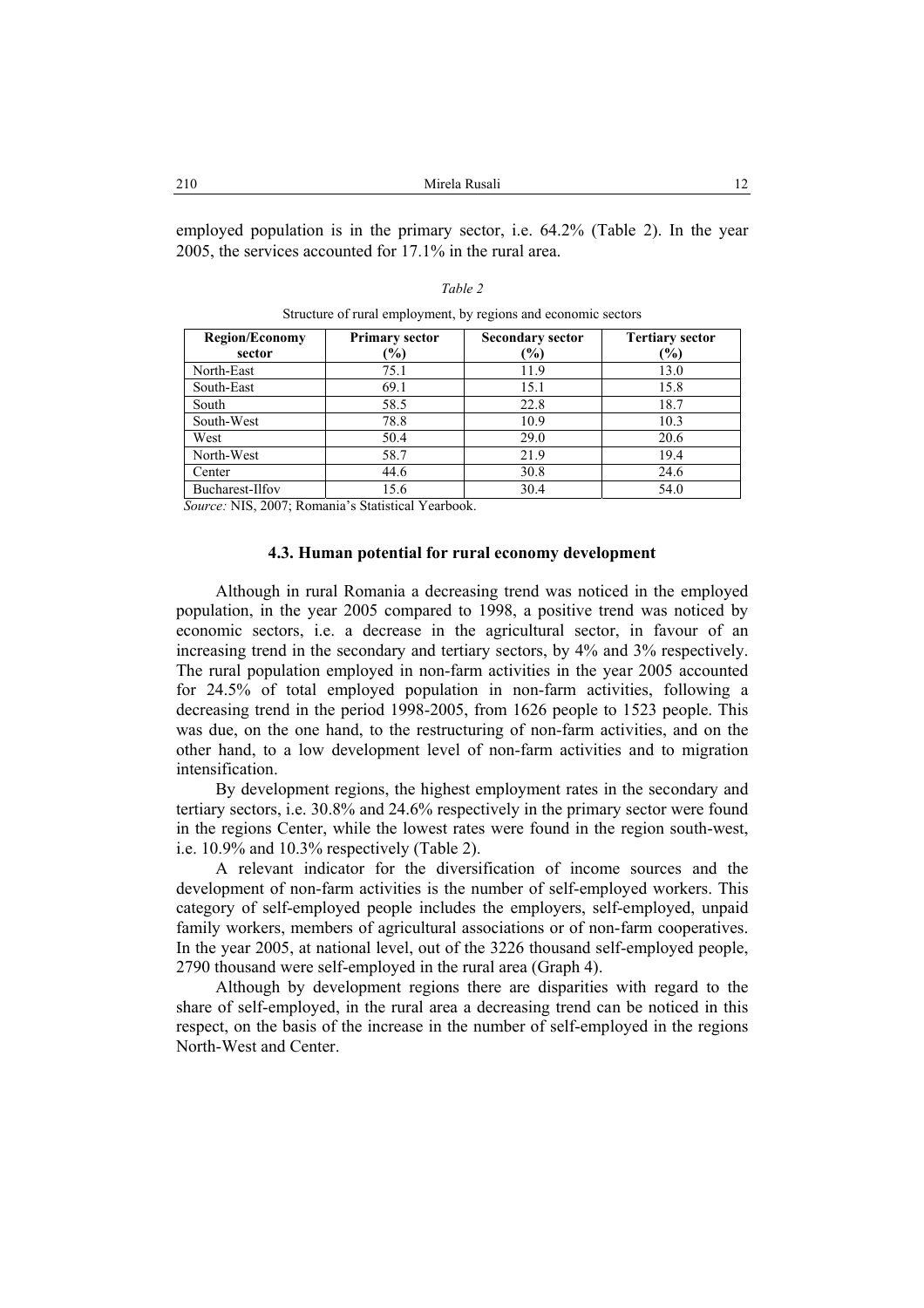

*Source:* NIS, Statistical databases 1998–2006.

Graph 4. Self-employed workers in rural area and by development regions.

One of the key-opportunities with significant rural area growth potential is represented by tourism. With over 90% of the total accommodation places in the rural area (number of beds – the most relevant indicator of the tourism infrastructure), this sector plays an important role in most areas (MAFRD, 2007). The rural area remains an attractive place, even though certain remote and peripheral areas have particular problems. At the same time, certain aspects regarding the quality of life should be improved in many areas. For example, the information infrastructure at the level of rural population is much less developed compared to that in urban area.

Net migration is a relevant indicator for measuring the global attractiveness of a certain area, yet this phenomenon should be investigated taking into consideration several factors, among which the more favourable weather conditions, or the potential to earn incomes, which play a significant role in the people's decision to choose another place where to live or work. In the year 2005 in Romania, a negative net migration rate was noticed in the rural area, namely 3.23%, compared to 2.03% in the urban area (NIS, 2006).

The fluctuations in the migration flow, with an obvious impact upon the population evolution, define phenomena such as: active population migration to urban areas – the young people aged 20–39 years in particular, who are looking for better working conditions and a more attractive life style; migration to rural areas, in the population aged over 40 years in particular, who are coming from the rationalized labour force and did not manage to get qualified for another job, determined by the insufficient incomes for a decent living. Another current phenomenon is the emigration of the rural active population to foreign countries for work. The most intense migration flows come from the Center and North-Eastern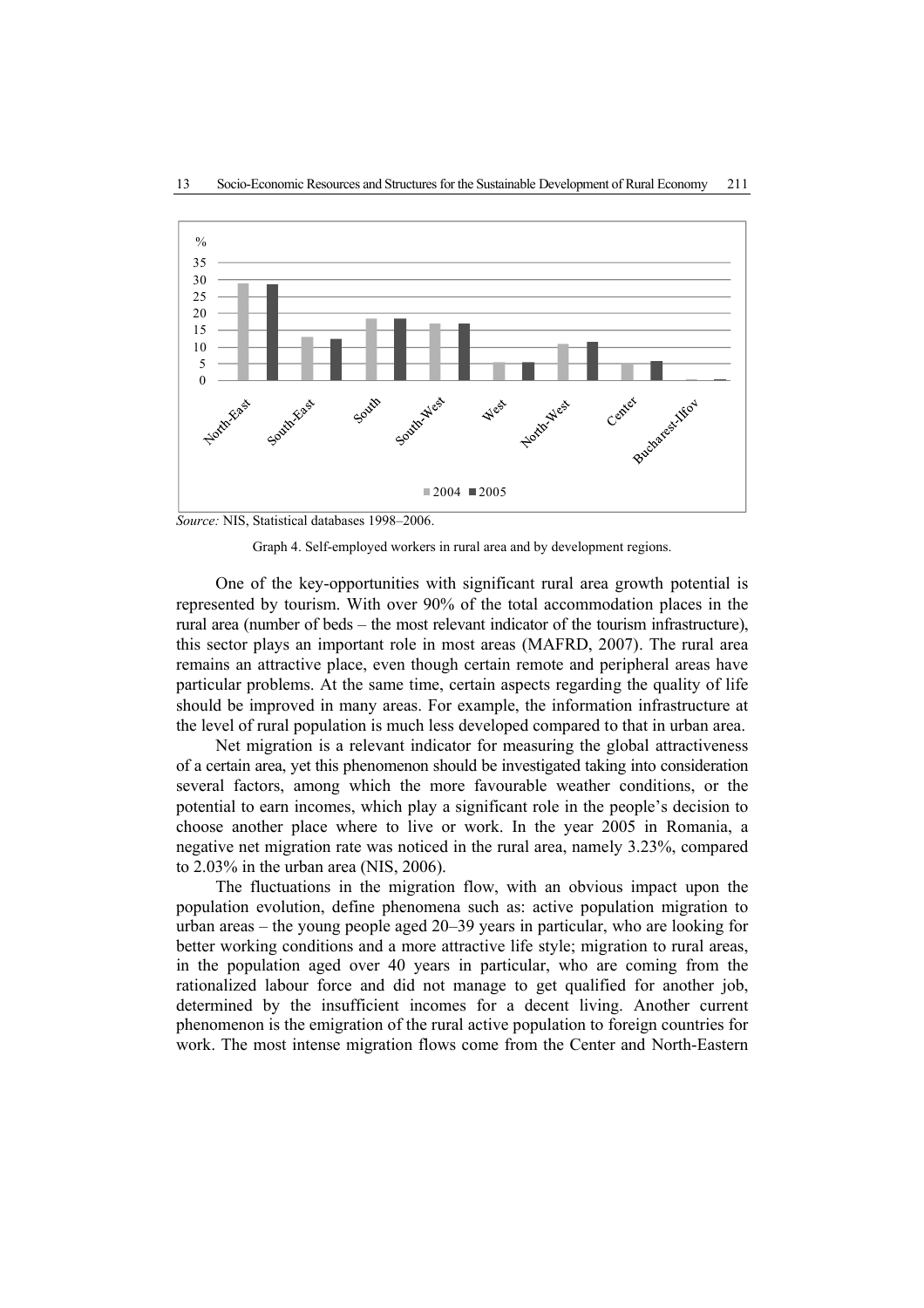regions, representing 19.8% and 17% respectively of the total number of Romanian emigrants (MAFRD, 2007).

The human potential is a key factor in the development of rural areas, yet in many countries from Europe the educational level is lower in the rural area compared to the urban area, even though this is not a general situation. In Romania, the education in the rural area represents a main constraint to development. In the year 2005 in Romania, the higher education level (2.6%) and the medium education level (52.9%) of the population able to work, aged 25–64 years is 55.5%, slightly increasing from 54.2% in the year 2004. At the same time, 4.1% (2005) of the population aged over 15 years did not graduate any education form.

As regards population's participation to the educational process, in the schooling year 2005–2006, 31.3% of total population enrolled in the education system studied in the rural area. However, the rural population aged 25–64 years that graduated a medium or higher education form accounts for 55%.

The low educational level is reflected by the quality of labour in the rural area, representing a significant constraint for the economic development perspectives in the rural area. At present, the diversification of economic activities is not supported by potential workers with specific training or experience in different types of professions. The share of rural population who graduated from a higher education form is low: 1.8% (of total population aged over 15 years), being a consequence of the low access level to this education form and as well as of the low incomes. The continuous education is a useful tool for the improvement of the workers' professional training targeting economic development, mainly in the rural areas. Yet, the share of the adult population participating to this education and training process was only 0.5% (1.6% at national level) (NIS, 2006).

In close relation to the population's low educational level, the entrepreneurship development is low in Romania's rural area. Besides a low level of utilities, the rural area is also confronted with a massive temporary emigration.

Besides the agricultural activities, certain non-farm activities are also present in the rural area, yet weakly developed; the non-farm activities are mainly represented by economic activities in the primary sector, such as the exploitation and processing of natural resources. Among the activities specific to the rural area in Romania, the most frequent are the agro-processing, small-scale trade activities, services and crafts. Except for the mining sector and energy industry, the non-farm activities are carried out in small and medium-sized enterprises and on population's households.

Business development in Romania is differentiated by regions; as regards micro-enterprises (88.6% in 2005), the highest rate being found in the region North-East, 13.8%, while the lowest rate in the region South-West, 7.6%, while in the region Bucharest-Ilfov this rate was 23.6% (MAFRD, 2007).

The rural micro-enterprises have a relatively low capacity to comply with the requirements related to the job supply for the rural population. In the year 2005, these accounted for 13% of the total number of micro-enterprises (units with 1–9 employees) at national level (Table 3).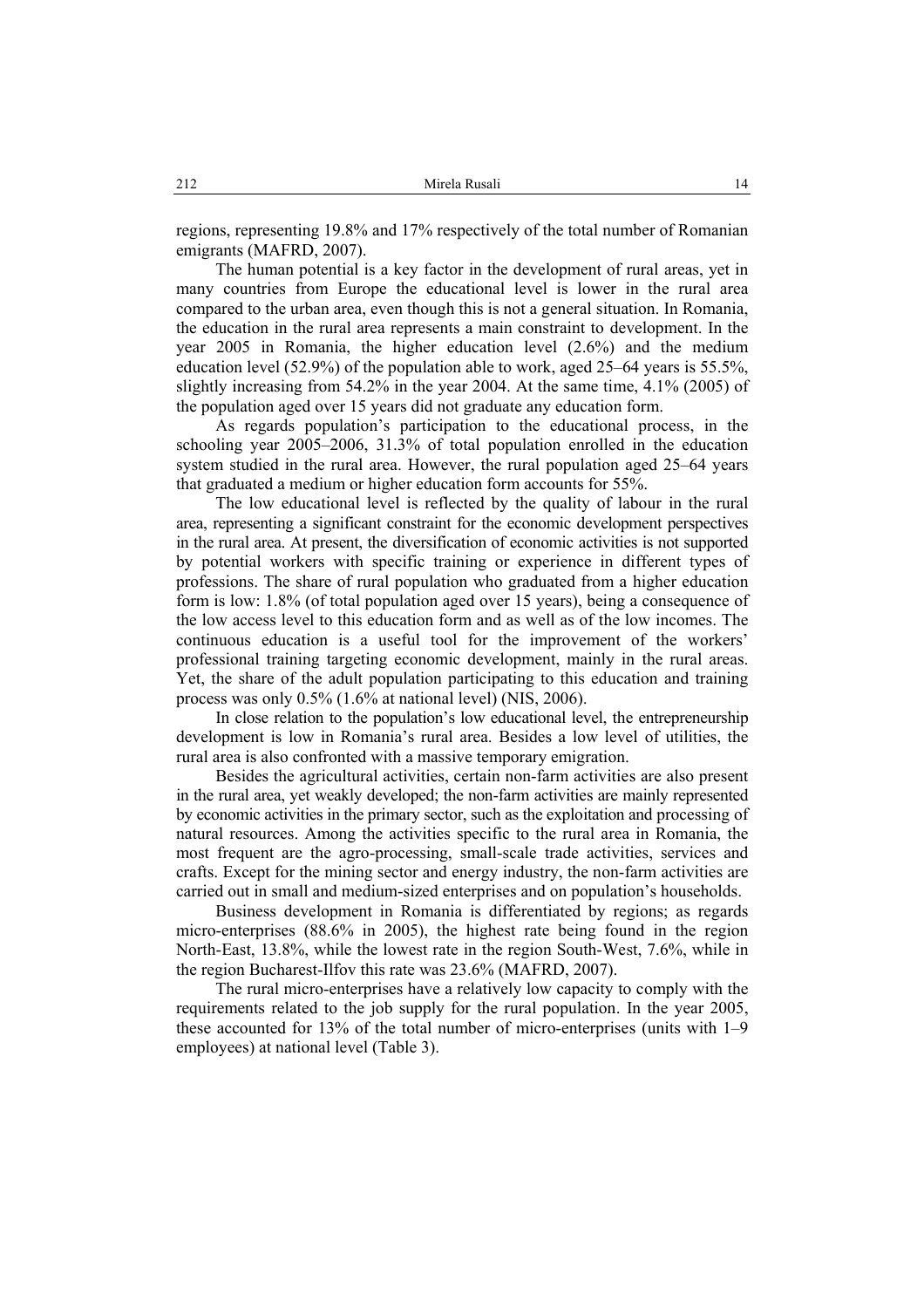### *Table 3*

| <b>CAEN</b> activities / Number of units                | <b>Total</b> | $%$ in urban<br>area | $%$ in rural<br>area |
|---------------------------------------------------------|--------------|----------------------|----------------------|
| <b>Extractive industry</b>                              | 385          | 67.79                | 32.21                |
| Processing industry                                     | 34763        | 80.98                | 19.02                |
| Electric and thermal energy, gas and water              | 148          | 86.49                | 13.51                |
| Constructions                                           | 21387        | 87.38                | 12.62                |
| Wholesale and retailing                                 | 143079       | 85.10                | 14.90                |
| Hotels and restaurants                                  | 14192        | 80.97                | 19.03                |
| Transport, storage, communications                      | 22183        | 82.16                | 17.84                |
| Real estate transactions and other services             | 61016        | 96.35                | 3.65                 |
| Education                                               | 1118         | 95.17                | 4.83                 |
| Health and social assistance                            | 6717         | 92.47                | 7.53                 |
| Other activities. Collective, social, personal services | 8997         | 94.45                | 5.55                 |
| Total                                                   | 313985       | 87.03                | 12.97                |

Structure of micro-enterprises by CAEN activities and residence areas

*Source:* NIS, 2007; Romania's Statistical Yearbook.

More than 50% of the population from the rural area is involved in trade activities. The explanation of this phenomenon consists in the low financial resources, the shorter period of investment recovery, the population's capacities and abilities.

The source of non-farm rural incomes derives from a large variety of activities. In spite of this, as revealed in a study produced by (Davis and Bleahu, 2002), in Romania, the diversification of non-farm income and employment opportunities presents a different hierarchy in relation to the income categories (Table 4).

The majority of activities generating incomes in the 'median and rich categories' focus upon direct sales and retail trade, accounting for 63% of the activities of small and medium-sized enterprises.

|   | <b>E</b> <i>Poor Categories</i>          | Median/Rich Categories $\blacktriangleright$ |                                           |  |
|---|------------------------------------------|----------------------------------------------|-------------------------------------------|--|
|   | <b>Classification</b>                    | <b>Classification</b>                        |                                           |  |
|   | Workers                                  |                                              | Sale/marketing of food products,          |  |
|   |                                          |                                              | agricultural services                     |  |
| 2 | Daily work                               | 2                                            | Retail trade (grocery, bakery, bar, etc.) |  |
| 3 | Work on the farm                         | 3                                            | Employees                                 |  |
| 4 | Direct sale of own agricultural products | 4                                            | Food processing                           |  |
| 5 | Crafts                                   | 5                                            | Specialized work – mainly on farm or      |  |
|   |                                          |                                              | marketing activities                      |  |
| 6 | Informal support                         | 6                                            | Repair workshops and small manufacturing  |  |
|   |                                          |                                              | activities, e.g. furniture                |  |

*Table 4*

Hierarchy of non-farm income sources in correlation with the income categories

*Source:* Davis, J., Bleahu, A. 2002. Diversification of income and employment opportunities: RNFE feasibility study in selected areas in Romania. UNO-FAO/SEUR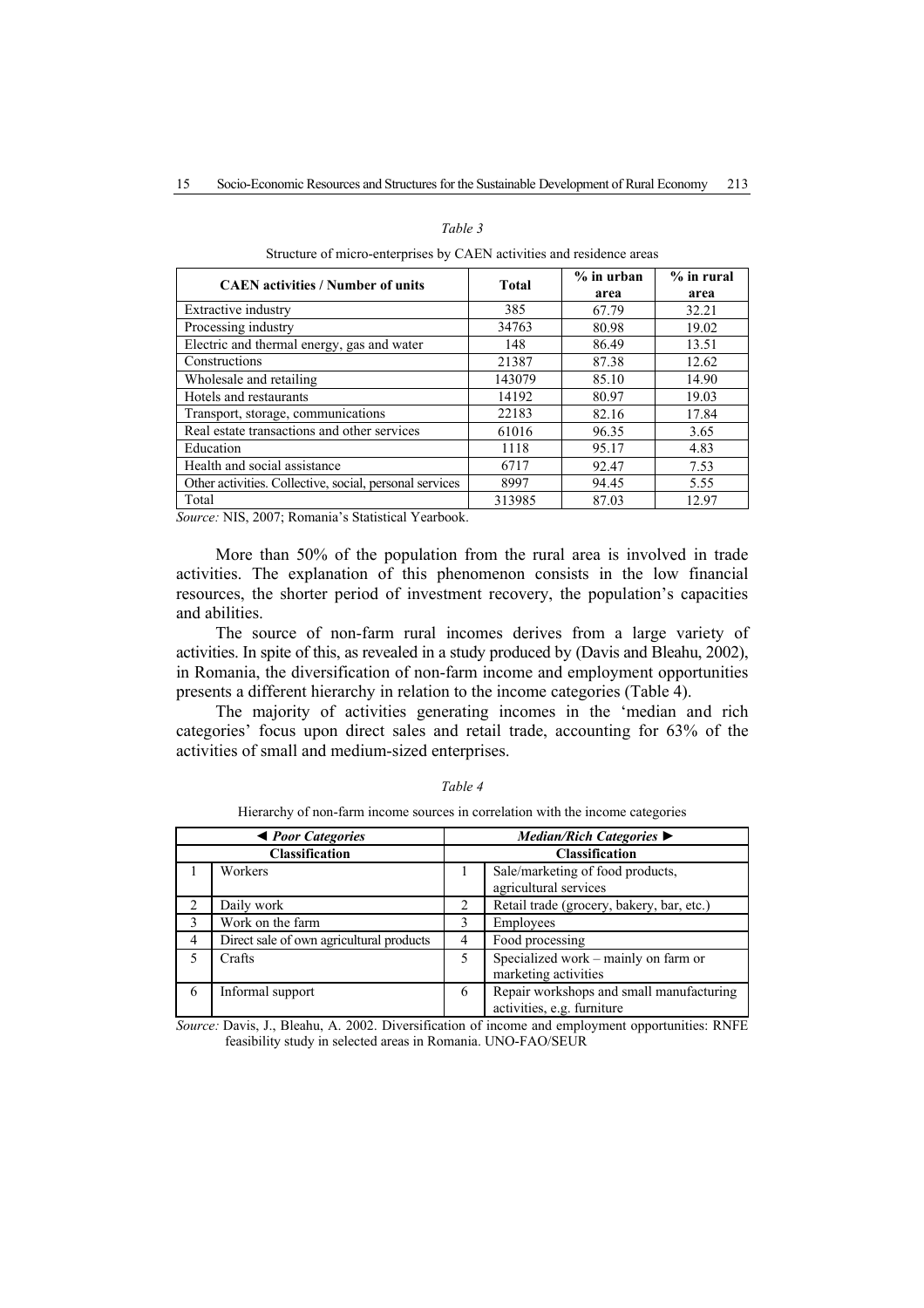In the 'poor categories', the low incomes result from the skilled and unskilled non-farm activities, generally occasional, and where possible seasonal activities as inputs to agriculture (e.g. in the harvesting periods) or construction works.

The classification indicates a significant share of non-farm activities oriented towards ensuring the means of living. The study reveals that the main uses of nonfarm incomes, in the order of importance, are the following: consumption and improvement of living standards; investments in non-farm business in the rural area; investments in upstream and downstream activities; investments in agricultural business growth.

# **5. CONCLUSIONS**

Romania's rural economy is featured by a low diversification level and by dependence upon the agricultural activities, resulting in low incomes. The territorial distribution of the specific activities from the rural area is mainly determined by the local natural resources, by the geographic position and zonal traditions. The agricultural and forestry sectors are the most important users of agricultural land, significantly contributing to the socio-economic development of rural areas, to their growth potential, as well as to the growth potential of national economy.

The human potential in Romanian rural area, important from the demographic point of view, is confronted with critical migration phenomena, mainly among the young people and skilled workers, as well as with a process of demographic ageing that has a particular impact in the countryside. The human resources suffer from a low educational level, while the labour force is low-skilled. However, the unemployed, mostly coming from the rationalized staff from the industrial sector during the economic restructuring period, represent a skilled labour force potential that is not used due to the lack of occupational opportunities and non-adjustment to the new requirements on the labour market.

The under development level of the rural economy is an effect of the lack of off-farm employment opportunities (as type of employment promoting the economic development), of the dependence upon agriculture as main income source, of the low development level of services, in villages in particular, of an informal market that is not able to ensure reliable and stable incomes.

Although in many regions there is a sector of micro-enterprises, this has an uneven distribution, and the rural communities are characterized by a poorly developed entrepreneurial behaviour.

The tourism potential, favoured by the attractiveness of certain zones, by the natural resources and by the large share of forested areas, represents a significant opportunity for the diversification of income-generating activities in the rural areas. Yet, this potential is not fully used, due to the great infrastructure deficiencies, to the inadequate training of labour force in the market economy issues, to the low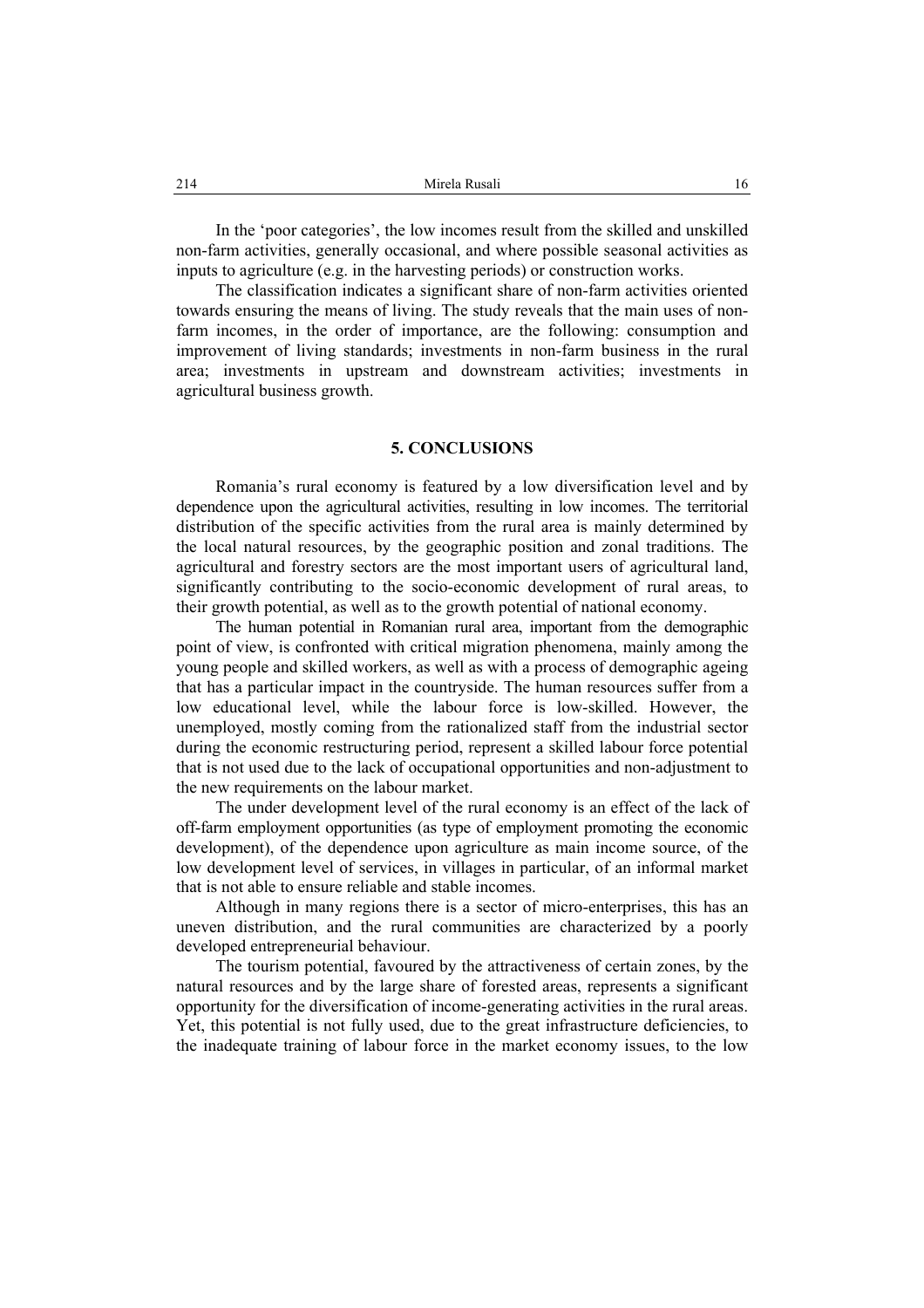access to resources, to investments in general, which constrains adding value to the local resources.

These conditions impose the following: directing the socio-economic development projects to the rural areas, where the lack of a rural finance system represents a critical issue; measures for the development of human resources and employment increase in particular, by attracting a significant segment of the population from subsistence farming to the non-farm sector, mainly in the field of services; improvement and intensification of cooperation between the participants to the local social and economic life (local administrations, entrepreneurs, NGOs) under the general objective of increasing the rural people's control over their own existence and situation; as it lies at the basis of all development efforts, the quality of human resources is a priority issue.

The existing socio-economic potential is able to ensure the necessary resources in order to face the identified unfavourable tendencies, turning them into key political objectives and socio-economic priorities. As a result, an adapted and strategically oriented use of EU funds through EAFRD as well as of national funds is a crucial element for promoting the sustainable development of rural areas and the acquiring or consolidation of their own socio-economic identity.

Briefly, the essential rural development priorities in Romania should include the following global objectives:

(i) Increasing the economic dynamism of the rural area, expressed by GDP/capita;

(ii) Maintaining the social dynamism, by the correction of the emigration rate and increase of the number of jobs in the rural area;

(iii) Sustainable agriculture, as expressed by GVA;

(iv) Conservation and consolidation of natural resources.

Romania's integration into the Community budget to support rural development provides real opportunities to generate new activities and economic growth. Yet, the national plan contains several disequilibria compared to the complex problems and renovation and development needs from rural Romania, the main concern being agriculture. Yet, the regional development financial funds can contribute to narrowing the gaps, under the conditions of a proper administration of funds in favour of the specific needs from the rural area.

The regional socio-economic disparities should draw the attention of the Romanian officials on the recognition of the need for an intermediary mechanism able to ensure the necessary coherence at regional level between the interventions funded by the Sectoral Operational Programs. For this purpose, it would be opportune to create certain coordination boards in each of the 8 development regions in order to analyze and periodically evaluate the implementation of EU-funded programs in the regions and to improve the strategic coordination of interventions under different programs, including those funded through EAFRD and other structural funds.